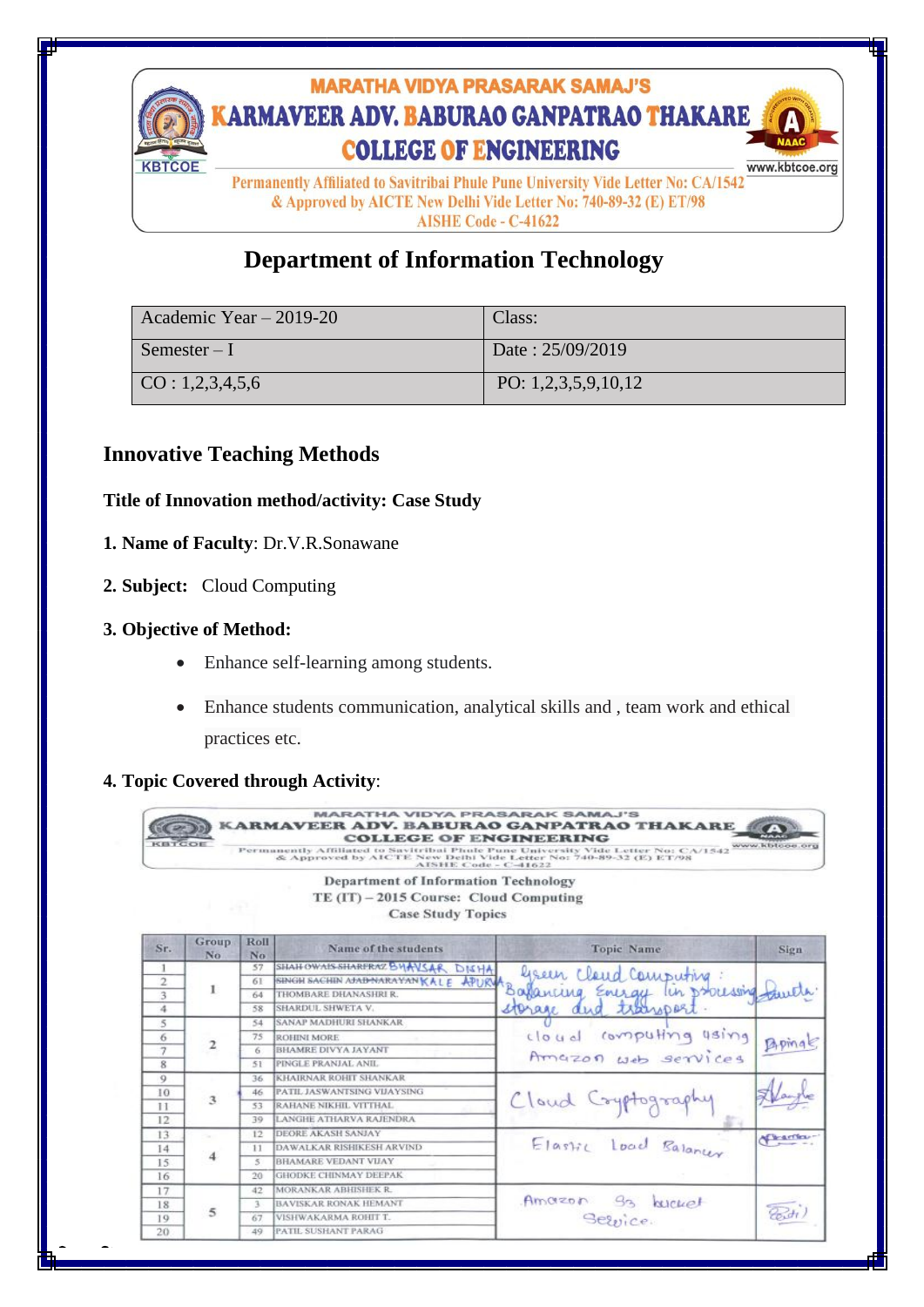| Sr. | Group<br>No. | Set<br>No                  | Name of the students                         | <b>Topic Name</b>              | Sign   |
|-----|--------------|----------------------------|----------------------------------------------|--------------------------------|--------|
| 21  |              | PATIL PRAGATI SANJAY<br>47 |                                              |                                | Path   |
| 22  |              | 55                         | SAPKALE PRANALI VIJAY                        | Platform as a service          | Bookak |
| 23  | 6            | 24                         | JADHAV DHANASHRI J.                          | (Paas)                         |        |
| 24  |              | 43                         | MORE VISHAKHA SANJAY                         |                                |        |
| 25  |              |                            | ASWANI RENU GANGARAM                         |                                |        |
| 26  |              | 14                         | DHAWALE BHAKTI RAJENDRA                      | Security Issues in             |        |
| 27  |              | 19                         | <b>GAWALE AKANKSHA D.</b>                    | cloud computing                | DL.    |
| 28  |              | 60                         | SHIVADE ANKITA KASHINATH                     |                                |        |
| 29  |              | 41                         | MAKNOR KANCHAN N.                            |                                |        |
| 30  |              | 33                         | KARPE ANUJA MUKUND                           |                                | Ø      |
| 31  | 8            | 68                         | VYAS BHUMIKA RAJNISH                         | Migration Framework            |        |
| 32  |              | 71                         | WAVDHANE UTKARSHA D.                         |                                |        |
| 33  |              | R                          | <b>BORA MANSI AMIT</b>                       |                                |        |
| 34  | $\bf{Q}$     | 27                         | JHAVAR ANUSHREE SHARAD                       |                                |        |
| 35  |              | 63                         | TARWANI RIDDHI KHEMCHAND                     |                                |        |
| 36  |              | 22                         | <b>GUJARATHI DEVESH SANTOSH</b>              |                                |        |
| 37  |              | 66                         | VIDHATE SANKET SOMNATH<br>$-76$              | windows Azure platform Fighter |        |
| 38  | 10           | 4                          | <b>BEJEKAR TUSHAR SAMPAT</b>                 |                                |        |
| 39  | ×            | 17                         | <b>GAIKWAD HARSHAL DILIP</b>                 |                                |        |
| 40  |              | 31                         | KANGANE SHUBHAM M.                           |                                |        |
| 41  | 11           | 32                         | prationa<br><b>KANKARIYA SANKET S.</b><br>52 | Amazon EL2 Execution Environ   |        |
| 42  |              | $\circ$                    | BORSE SHUBHAM PRASHANT<br>Pingie             | -ment.                         |        |
| 43  |              | 65                         | FIPASANI SIMRAN MANGESH                      |                                |        |
| 44  |              | 30                         | <b>KALE APURVA RAJENDRA</b>                  |                                |        |
| 45  | 12           | 52                         | PINGLE PRATIBHA BALASAHEB                    |                                |        |
| 46  |              | $\overline{7}$             | BHAVSAR DISHA MANOJ                          |                                |        |

| Sr. |    | Set<br>No    | Name of the students          | <b>Topic Name</b>                                 | <b>Sign</b>       |
|-----|----|--------------|-------------------------------|---------------------------------------------------|-------------------|
| 47  |    | 13           | DHAVALE RUPALI RAJESH         | Digital formate in                                |                   |
| 48  |    | 76           | PRERANA GANGURDE              |                                                   |                   |
| 49  | 13 | 21           | <b>GHULE PRANJAL PRATAP</b>   | the lloud                                         | Olut              |
| 50  |    | 2            | <b>BAHALKAR GANESH SHARAD</b> |                                                   | GSD               |
| 51  |    | 44           | <b>NAHAR RIDDHI SUNIL</b>     |                                                   | <b>BOULDED</b>    |
| 52  |    | 35           | KHAIRNAR DHANALI VIJAY        |                                                   | <b>TLACKLASS</b>  |
| 53  | 14 | 37           | KINGE SHRUTIKA R.             | Virtualization and Its Role<br>in Cloud computing |                   |
| 54  |    | 56           | <b>SARODE SNEHAL RAMRAO</b>   |                                                   |                   |
| 55  |    | 59           | SHINDORE SALIL DARSHAN        |                                                   |                   |
| 56  |    | 29           | KAKAD SAURABH CHANGDEO        |                                                   |                   |
| 57  | 15 | 72           | ZAMBARE AMAN PRABHAKAR        |                                                   |                   |
| 58  |    | 69           | <b>WAGH CHANDAN PREM</b>      |                                                   |                   |
| 59  |    | 23           | <b>GULAVE PRATIK VIJAY</b>    |                                                   |                   |
| 60  |    | 16           | DUMBARE SHIVAM KAILAS         |                                                   |                   |
| 61  | 16 | 28           | KADAM SIDDHANT PRAKASH        |                                                   |                   |
| 62  |    | 62           | SURYAWANSHI SARANG PRAVIN     |                                                   |                   |
| 63  |    | 70           | Renuka Wagh                   | doud computing                                    | <b>SHIPPLAN</b>   |
| 64  |    | 15           | Pallavi Dhokane               |                                                   | Wer               |
|     | 17 | <b>ASTER</b> | Tejal Kuwar- Simmoun UPQJONI  | in healthoave                                     | perathe           |
| 65  |    | 50           | Revati Pekhale                |                                                   | <b>B.</b> Photone |
|     |    | 61           | Sachin singh                  |                                                   |                   |
| 66  | 18 |              |                               | cloud security                                    | 鹾                 |
| 67  |    | 57           | Owais Shal                    |                                                   |                   |
| 68  |    |              | 26 Abhinandar Jagtap          | Dr. V. R. Sonawane<br>HOD(IT)                     |                   |

#### **5. Description of method with Benefits (8 – 10 lines) :**

 Topic for case study is assigned to group or individual student. They prepare report on assigned case study by searching content on internet, book or research paper. Faculty does the assessment at the time of report submission.

### • **The method Impact:**

Case study activity helps students to generate new ideas, enhance self-learning, communication skills, analytical skills, team work and ethical practices etc.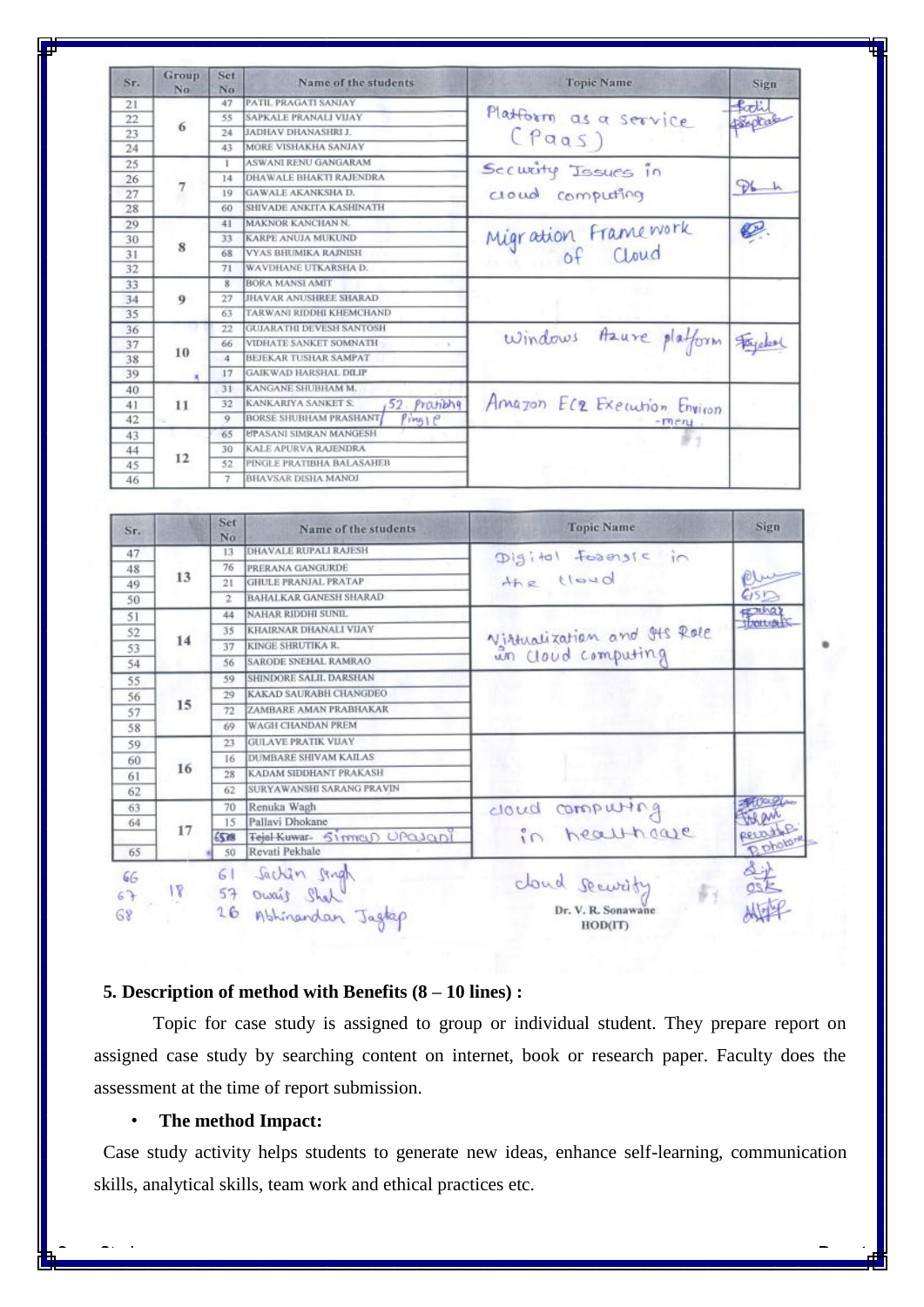## **Roles and Responsibilities**

- **Teacher**
	- Prepare the group of 4-5 students.
	- Assigned the topics to each group.
	- Define rubrics for the assessment of the activity
	- Assess the reports.
- **Student**
	- Go through the provided topic
	- Understand the topic and gain expertise on topic through collaboration.
	- Actively participate in group and contribute by means of information gathering related to the topic.
	- Prepare the report.

### **6. Assessment Tools & Rubrics:**

#### **Rubrics for Assessment of Case study:**

| Sr.<br>N <sub>0</sub> | Name of<br><b>Method</b> | <b>Evaluation</b><br>Criteria | Max.<br><b>Score</b> | Excellent $(100\%)$                                                                                                                        | <b>Satisfactory</b><br>(60%)                                                                                                                                              | Poor $(20\%)$                                                                                                                         |
|-----------------------|--------------------------|-------------------------------|----------------------|--------------------------------------------------------------------------------------------------------------------------------------------|---------------------------------------------------------------------------------------------------------------------------------------------------------------------------|---------------------------------------------------------------------------------------------------------------------------------------|
| 1.                    | <b>Case Study</b>        | Understanding                 | 10                   | Good knowledge<br>$\bullet$<br>of the issues,<br>Complete<br>$\bullet$<br>analysis<br>Appropriate<br>$\bullet$<br>Answers to<br>Questions. | Adequate<br>$\bullet$<br>knowledge<br>of the<br>issues,<br>Partial<br>$\bullet$<br>analysis<br>Answers<br>$\bullet$<br>questions,<br>but often<br>with little<br>insight. | Inadequate<br>$\bullet$<br>knowledge of<br>the issues,<br>Incomplete<br>$\bullet$<br>analysis<br>Inappropriate<br>$\bullet$<br>Answer |
|                       |                          | Report writing                | 10                   | Appropriate<br>content<br>Proper<br>$\bullet$<br>formatting<br>Ethical practices<br>$\bullet$                                              | Less<br>$\bullet$<br>relevant<br>content<br>Fairly<br>$\bullet$<br>appropriate<br><b>Ethical</b><br>$\bullet$<br><i>practices</i>                                         | Inappropriate<br>$\bullet$<br>content<br>No formatting<br>$\bullet$<br>Ethical<br>$\bullet$<br>practices                              |
|                       |                          | Timely<br>Submission          | 5                    | Submission<br>$\bullet$<br>within deadline                                                                                                 | Submission<br>$\bullet$<br>within<br>week                                                                                                                                 | Late<br>$\bullet$<br>submission                                                                                                       |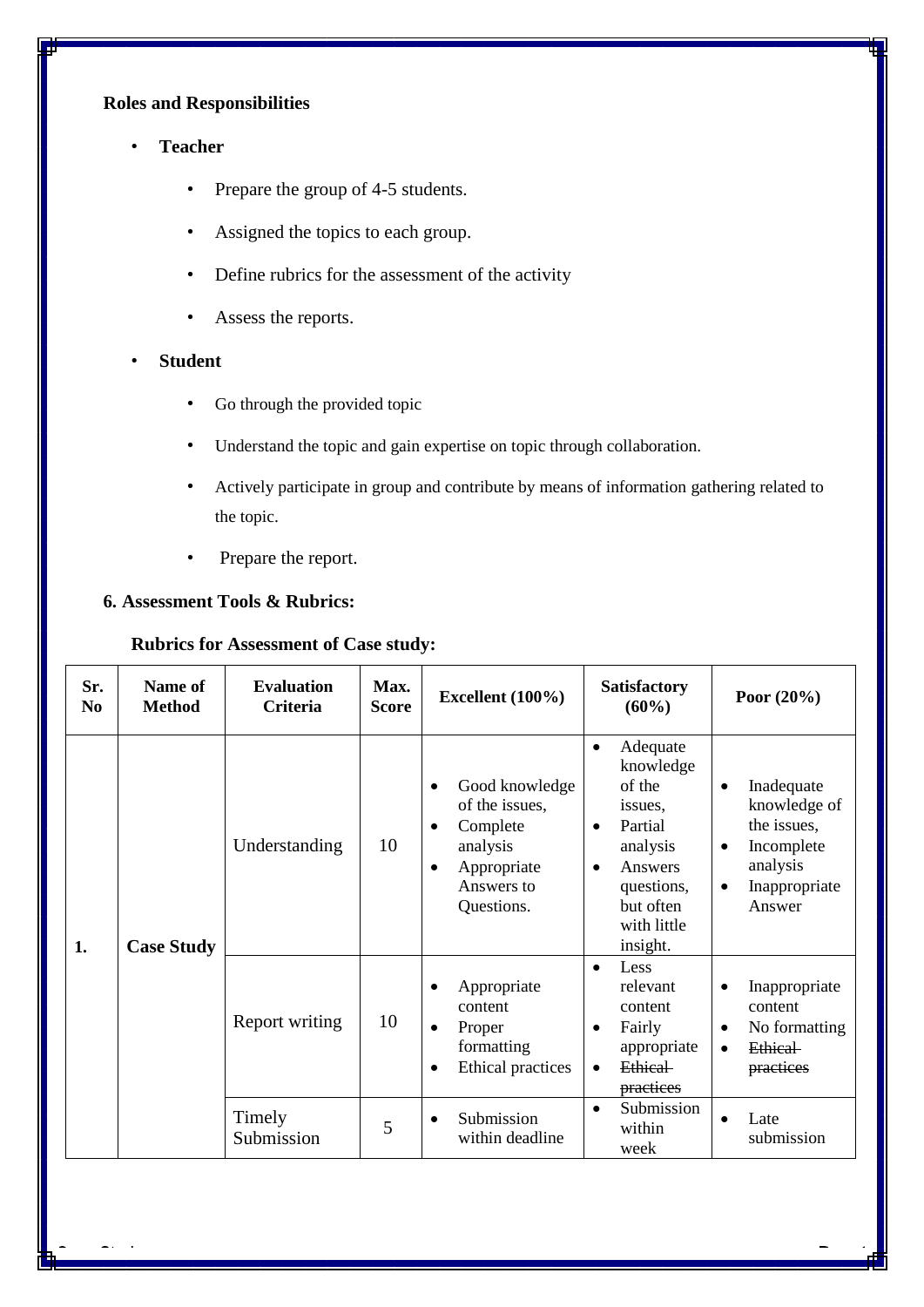# **7. Evaluation Sheet**

| Sr.            | Group<br>N <sub>0</sub> | Roll<br>N <sub>o</sub> | Name of the<br>students                   | <b>Topic</b>                                 | Understan<br>$\dim g(10)$ | <b>Report</b><br>Writing(<br>10) | <b>Timlely</b><br>submiss<br>ion $(5)$ |
|----------------|-------------------------|------------------------|-------------------------------------------|----------------------------------------------|---------------------------|----------------------------------|----------------------------------------|
| $\mathbf{1}$   |                         | 57                     | <b>BHAVSAR DISHA</b>                      | Green Cloud                                  |                           |                                  |                                        |
| $\overline{2}$ |                         | 61                     | <b>KALE APURVA</b>                        | Computing:                                   |                           |                                  |                                        |
| 3              | $\mathbf{1}$            | 64                     | <b>THOMBARE</b><br>DHANASHRI R.           | Balancing energy<br>in processing            |                           |                                  |                                        |
|                |                         | 58                     | SHARDUL SHWETA                            | storage and                                  |                           |                                  |                                        |
| $\overline{4}$ |                         |                        | V.                                        | transport                                    |                           |                                  |                                        |
| 5              |                         | 54                     | <b>SANAP MADHURI</b><br><b>SHANKAR</b>    |                                              | $\overline{7}$            | 6                                | $\overline{\mathcal{L}}$               |
| 6              |                         | 75                     | ROHINI MORE                               | Cloud computing                              | 6                         | $\overline{7}$                   | $\overline{4}$                         |
| $\tau$         | $\boldsymbol{2}$        | 6                      | <b>BHAMRE DIVYA</b><br><b>JAYANT</b>      | using amazon<br>web services                 | 8                         | 6                                | $\overline{\mathcal{L}}$               |
| 8              |                         | 51                     | PINGLE PRANJAL<br><b>ANIL</b>             |                                              | 6                         | 7                                | $\overline{4}$                         |
| 9              |                         | 36                     | <b>KHAIRNAR ROHIT</b>                     |                                              | 6                         | $\overline{7}$                   | $\overline{4}$                         |
|                |                         | 46                     | <b>SHANKAR</b><br><b>PATIL</b>            |                                              |                           |                                  |                                        |
| 10             | 3                       |                        | <b>JASWANTSING</b><br><b>VIJAYSING</b>    | Cloud                                        | $\overline{7}$            | $\overline{7}$                   | 4                                      |
| 11             |                         | 53                     | <b>RAHANE NIKHIL</b><br><b>VITTHAL</b>    | cryptography                                 | 8                         | $\overline{7}$                   | $\overline{4}$                         |
| 12             |                         | 39                     | <b>LANGHE ATHARVA</b>                     |                                              | $\overline{7}$            | $\overline{7}$                   | $\overline{4}$                         |
| 13             |                         | 12                     | <b>RAJENDRA</b><br><b>DEORE AKASH</b>     |                                              | 6                         | $\overline{7}$                   | 3                                      |
|                | 4                       | 11                     | SANJAY<br><b>DAWALKAR</b>                 | Elastic load                                 |                           |                                  |                                        |
| 14             |                         | 5                      | RISHIKESH ARVIND<br><b>BHAMARE VEDANT</b> |                                              | 6                         | $\tau$                           | 3                                      |
| 15             |                         |                        | <b>VIJAY</b>                              | <b>Balancer</b>                              | $\overline{7}$            | 7                                | 3                                      |
| 16             |                         | 20                     | <b>GHODKE CHINMAY</b><br><b>DEEPAK</b>    |                                              | 8                         | 7                                | $\mathfrak{Z}$                         |
| 17             |                         | 42                     | <b>MORANKAR</b><br><b>ABHISHEK R.</b>     | Amazon S3                                    | $\boldsymbol{0}$          | $\overline{0}$                   | $\overline{0}$                         |
| 18             |                         | 3                      | <b>BAVISKAR RONAK</b><br><b>HEMANT</b>    |                                              | $\boldsymbol{0}$          | $\overline{0}$                   | $\mathbf{0}$                           |
| 19             | 5                       | 67                     | <b>VISHWAKARMA</b><br>ROHIT T.            | <b>Bucket Server</b>                         | $\overline{0}$            | $\overline{0}$                   | $\overline{0}$                         |
| 20             |                         | 49                     | PATIL SUSHANT<br>PARAG                    |                                              | $\overline{0}$            | $\theta$                         | $\overline{0}$                         |
| 21             |                         | 47                     | PATIL PRAGATI<br>SANJAY                   |                                              | $\overline{0}$            | $\overline{0}$                   | $\overline{0}$                         |
| 22             |                         | 55                     | SAPKALE PRANALI                           | Platform as a                                | $\boldsymbol{0}$          | $\overline{0}$                   | $\mathbf{0}$                           |
| 23             | 6                       | 24                     | VIJAY<br><b>JADHAV</b>                    | Service                                      | $\boldsymbol{0}$          | $\overline{0}$                   | $\overline{0}$                         |
| 24             |                         | 43                     | DHANASHRI J.<br>MORE VISHAKHA             |                                              | $\boldsymbol{0}$          | $\boldsymbol{0}$                 | $\mathbf{0}$                           |
|                |                         | $\mathbf{1}$           | SANJAY<br><b>ASWANI RENU</b>              |                                              | 8                         |                                  |                                        |
| 25             |                         | 14                     | <b>GANGARAM</b><br><b>DHAWALE BHAKTI</b>  |                                              | 6                         | $\tau$                           | $\overline{4}$                         |
| 26             | 7                       | 19                     | <b>RAJENDRA</b><br><b>GAWALE</b>          | Security issues in<br><b>Cloud Computing</b> | 6                         | $\overline{7}$                   | $\overline{4}$                         |
| 27             |                         | 60                     | AKANKSHA D.<br>SHIVADE ANKITA             |                                              |                           | $\overline{7}$                   | $\overline{4}$                         |
| 28             |                         | 41                     | <b>KASHINATH</b><br><b>MAKNOR</b>         |                                              | $\tau$                    | 6                                | $\overline{4}$                         |
| 29             |                         |                        | KANCHAN N.                                |                                              | 6                         | $\overline{7}$                   | $\overline{4}$                         |
| 30             | 8                       | 33                     | <b>KARPE ANUJA</b><br><b>MUKUND</b>       | Migration<br>framework of                    | $\overline{7}$            | $\overline{7}$                   | $\overline{4}$                         |
| 31             |                         | 68                     | <b>VYAS BHUMIKA</b><br><b>RAJNISH</b>     | cloud                                        | 8                         | $\overline{7}$                   | $\overline{4}$                         |
| 32             |                         | 71                     | <b>WAVDHANE</b><br>UTKARSHA D.            |                                              | $\tau$                    | $\overline{7}$                   | $\overline{4}$                         |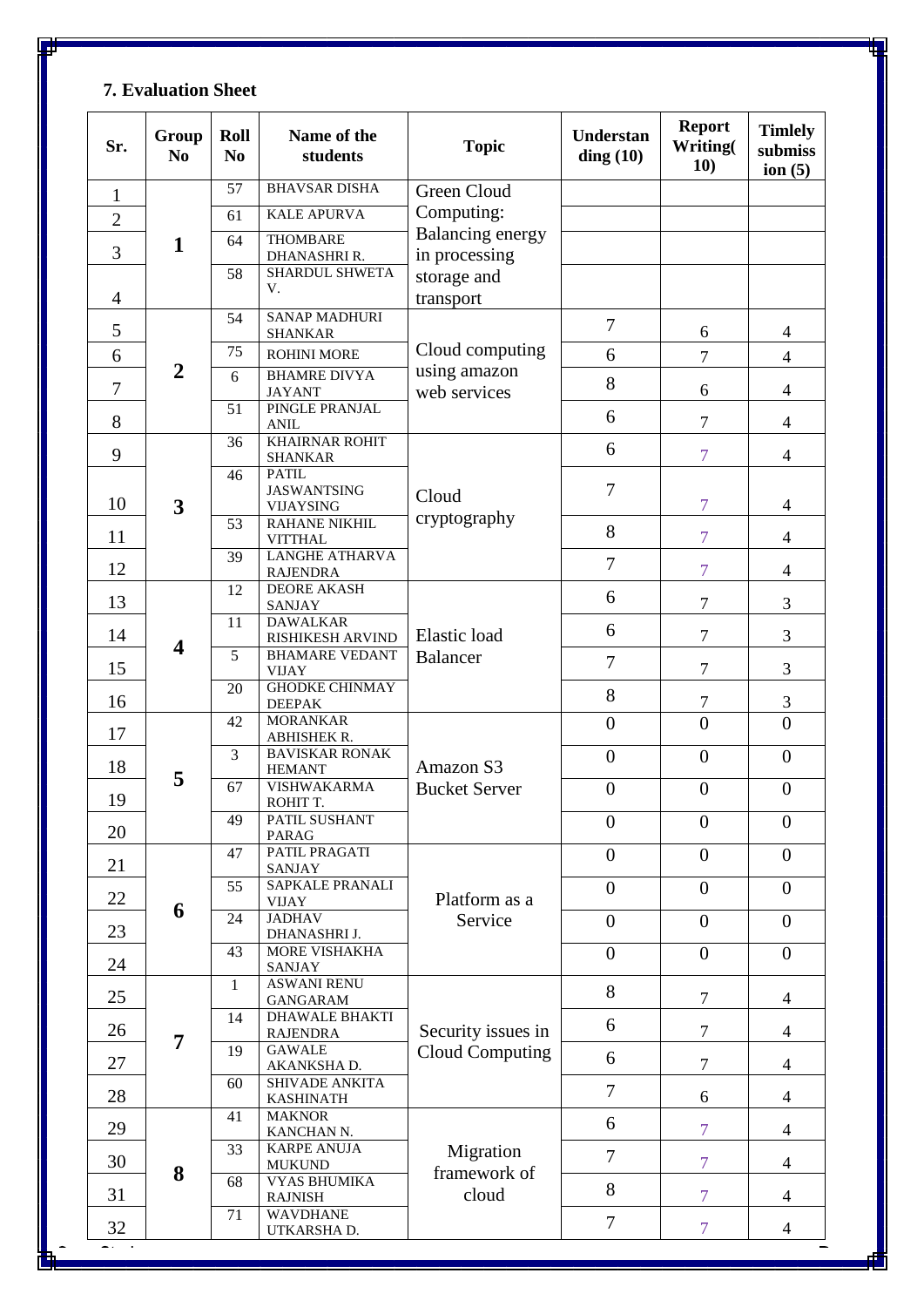|    |    | $\circ$               | דוואים זמגיוטו עיטרא                    |                               |                  |                |                  |  |
|----|----|-----------------------|-----------------------------------------|-------------------------------|------------------|----------------|------------------|--|
| 33 |    |                       |                                         | A TEXT-BASED                  | 8                | 7              | 4                |  |
|    | 9  | 27                    | <b>JHAVAR</b>                           | <b>MINING OF</b>              |                  |                |                  |  |
| 34 |    |                       | <b>ANUSHREE</b><br><b>SHARAD</b>        | <b>VIRTUAL</b>                | $\tau$           | 8              | 4                |  |
|    |    | 63                    | <b>TARWANI RIDDHI</b>                   | <b>REALITY</b>                | 6                |                |                  |  |
| 35 |    |                       | <b>KHEMCHAND</b>                        |                               |                  | 7              | $\overline{4}$   |  |
| 36 |    | 22                    | <b>GUJARATHI</b><br>DEVESH SANTOSH      |                               | $\boldsymbol{0}$ | $\overline{0}$ | $\overline{0}$   |  |
|    |    | 66                    | <b>VIDHATE SANKET</b>                   |                               | $\overline{0}$   | $\overline{0}$ | $\overline{0}$   |  |
| 37 | 10 | $\overline{4}$        | <b>SOMNATH</b><br><b>BEJEKAR TUSHAR</b> | Windows azure                 | $\boldsymbol{0}$ | $\overline{0}$ |                  |  |
| 38 |    |                       | <b>SAMPAT</b>                           | platform                      |                  |                | $\overline{0}$   |  |
| 39 |    | 17                    | <b>GAIKWAD</b>                          |                               | $\boldsymbol{0}$ | $\overline{0}$ | $\overline{0}$   |  |
|    |    | 31                    | HARSHAL DILIP<br><b>KANGANE</b>         |                               | 6                | $\overline{7}$ | 3                |  |
| 40 |    |                       | SHUBHAM M.                              | Amazon EC2                    |                  |                |                  |  |
| 41 | 11 | 32                    | <b>KANKARIYA</b><br>SANKET S.           | Execution                     | $\tau$           | 6              | 3                |  |
|    |    | 9                     | <b>BORSE SHUBHAM</b>                    | environment                   | 6                |                |                  |  |
| 42 |    |                       | PRASHANT<br><b>DHAVALE RUPALI</b>       |                               |                  | 7              | 3                |  |
| 43 |    | 13                    | <b>RAJESH</b>                           |                               | $\overline{0}$   | $\theta$       | $\overline{0}$   |  |
| 44 |    | 76                    | <b>PRERANA</b>                          |                               | $\boldsymbol{0}$ | $\overline{0}$ | $\boldsymbol{0}$ |  |
|    | 13 | <b>GANGURDE</b><br>21 | <b>GHULE PRANJAL</b>                    | Digital forensics<br>in Cloud | $\overline{0}$   | $\overline{0}$ | $\overline{0}$   |  |
| 45 |    |                       | <b>PRATAP</b>                           |                               |                  |                |                  |  |
| 46 |    | $\overline{2}$        | <b>BAHALKAR</b><br><b>GANESH SHARAD</b> |                               | $\overline{0}$   | $\overline{0}$ | $\overline{0}$   |  |
|    |    | 44                    | <b>NAHAR RIDDHI</b>                     |                               | 6                |                |                  |  |
| 47 |    |                       | <b>SUNIL</b><br><b>KHAIRNAR</b>         |                               |                  | $\overline{7}$ | 3                |  |
| 48 |    | 35                    | DHANALI VIJAY                           | Virtulization and             | $\overline{7}$   | 6              | 3                |  |
| 49 | 14 | 37                    | <b>KINGE SHRUTIKA</b>                   | its role in cloud             | 6                | $\overline{7}$ |                  |  |
|    |    | 56                    | R.<br><b>SARODE SNEHAL</b>              | computing                     |                  |                | 3                |  |
| 50 |    |                       | <b>RAMRAO</b>                           |                               | $\overline{7}$   | 6              | 3                |  |
| 51 |    | 59                    | <b>SHINDORE SALIL</b><br><b>DARSHAN</b> |                               | 6                | $\overline{7}$ | 3                |  |
|    |    | 29                    | <b>KAKAD SAURABH</b>                    |                               | $\overline{7}$   |                |                  |  |
| 52 | 15 |                       | <b>CHANGDEO</b>                         | Mobile Cloud                  |                  | 6              | 3                |  |
| 53 |    | 72                    | ZAMBARE AMAN<br>PRABHAKAR               | Computing                     | 6                | $\overline{7}$ | 3                |  |
|    |    | 69                    | WAGH CHANDAN                            |                               | $\overline{7}$   |                |                  |  |
| 54 |    | 23                    | PREM<br><b>GULAVE PRATIK</b>            |                               |                  | 6              | 3                |  |
| 55 |    |                       | <b>VIJAY</b>                            |                               | 6                | $\overline{7}$ | $\overline{4}$   |  |
| 56 |    | 16                    | <b>DUMBARE SHIVAM</b>                   |                               | $\tau$           | 6              | $\overline{4}$   |  |
|    | 16 | 28                    | <b>KAILAS</b><br><b>KADAM SIDDHANT</b>  | <b>Dropbox</b>                |                  |                |                  |  |
| 57 |    |                       | <b>PRAKASH</b>                          |                               | 6                | $\tau$         | $\overline{4}$   |  |
| 58 |    | 62                    | <b>SURYAWANSHI</b><br>SARANG PRAVIN     |                               | $\overline{7}$   | 6              | $\overline{4}$   |  |
| 59 |    | 70                    | Renuka Wagh                             |                               | $\overline{7}$   | $\tau$         | $\overline{4}$   |  |
| 60 |    | 15                    | Pallavi Dhokane                         | Cloud computing               | 8                | $\tau$         | $\overline{4}$   |  |
| 61 | 17 | 65                    | Simran upasani                          | in health security            | $\overline{7}$   | $8\,$          | $\overline{4}$   |  |
| 62 |    | 50                    | Revati Pekhale                          |                               | $\tau$           | $\tau$         | $\overline{4}$   |  |
|    |    |                       |                                         |                               |                  |                |                  |  |

| <b>SN</b> | <b>Result Analysis</b>                     |            |
|-----------|--------------------------------------------|------------|
|           | <b>Total Student Present Student</b>       | 42         |
|           | <b>Number of Student Scoring above 60%</b> | 42         |
|           | Percentage of student Scoring above 60%    | <b>100</b> |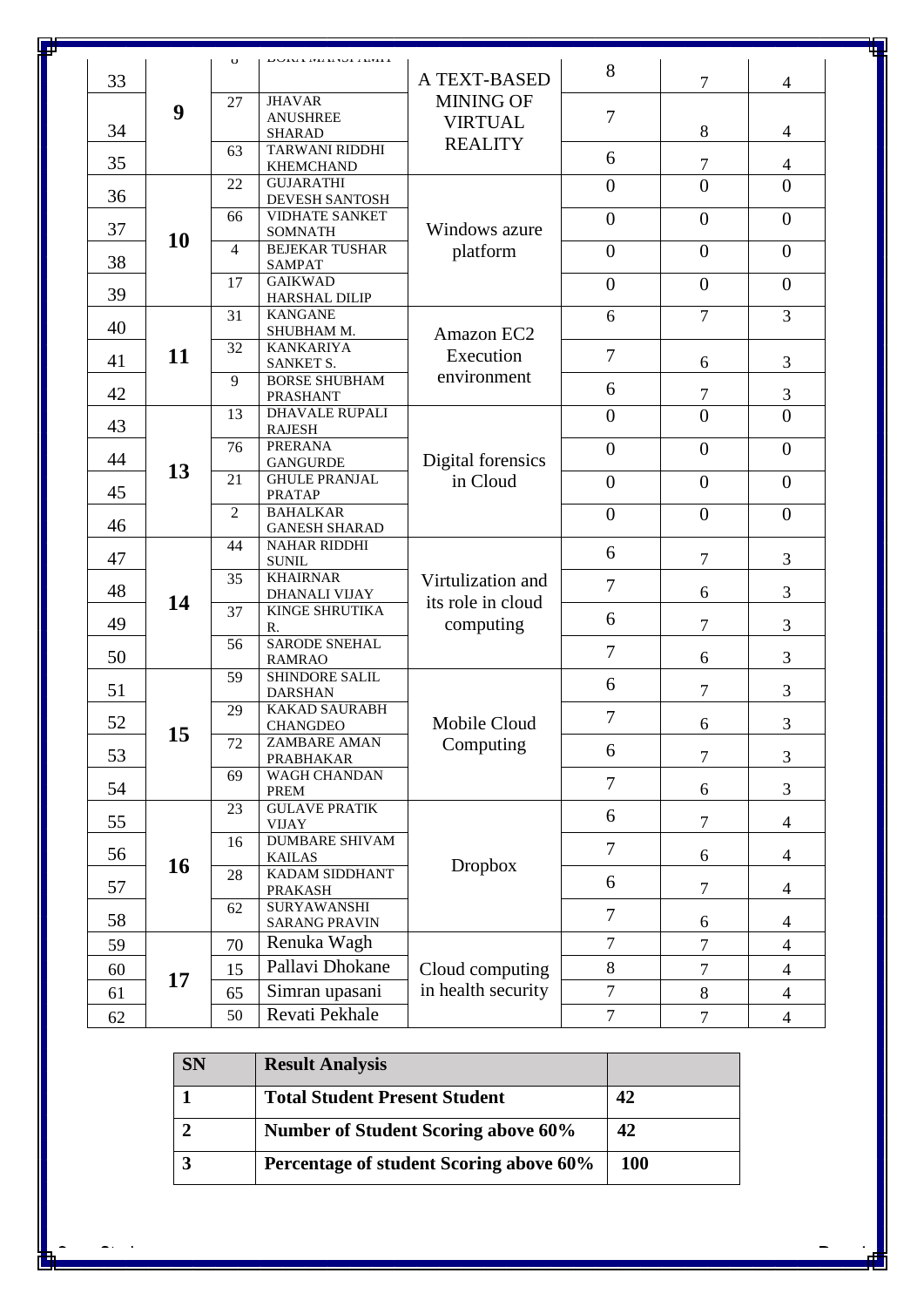# **8. Impact Analysis**